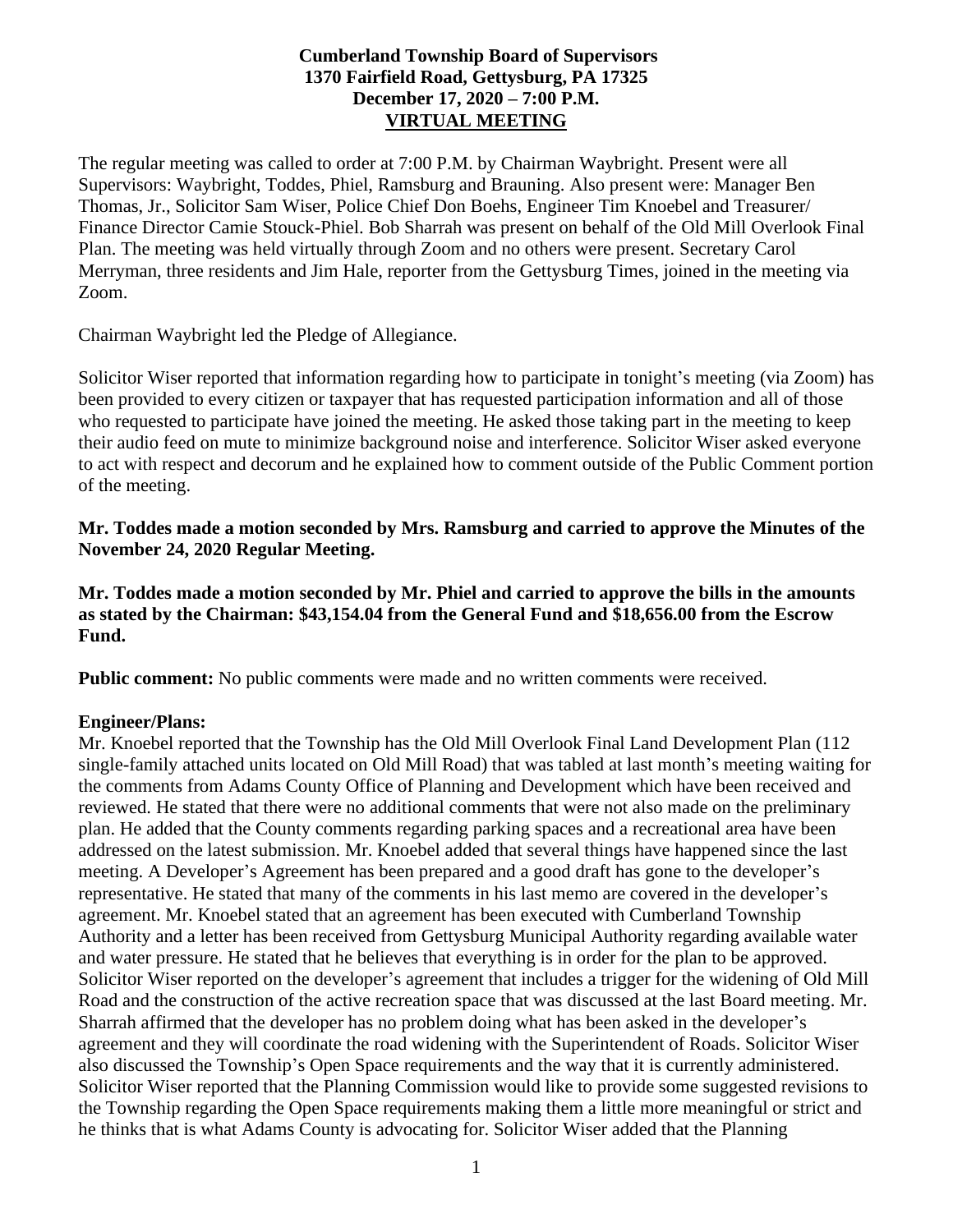Commission has made a request to the Board for whether they would like to see updated Open Space requirements. Solicitor Wiser also stated that the Township does not have a maximum number of parking spaces, only a minimum number of parking spaces, and he feels that the compromise made is a good one. Mr. Knoebel reported that they are paying a \$112,000.00 Park and Rec Fee. **Mr. Toddes made a motion seconded by Mr. Brauning and carried to approve the Old Mill Overlook Final Subdivision and Land Development Plan subject to addressing the comments of the Township Engineer as outlined in his November 24, 2020 comment letter.** 

**Mr. Phiel made a motion seconded by Mrs. Ramsburg and carried to approve a Request for Extension for approval of the Susquehanna Area Regional Airport Authority's (SARAA) Gettysburg Regional Airport Construct South Apron, Phase 3 Plan for 90 days.** 

**Mrs. Ramsburg made a motion seconded by Mr. Brauning and carried to approve a Request for Extension for approval of a subdivision plan for the American Battlefield Trust until March 23, 2021 and that this will be the last extension that the Board will grant.**

**Mr. Toddes made a motion seconded by Mr. Phiel and carried to approve a Request for Extension for approval of a Lot Addition and Preliminary/Final Land Development Plan for 1990 Biglerville Road, Duplex Property for 90 days.** 

**Mr. Phiel made a motion seconded by Mrs. Ramsburg and carried to approve a Sewage Planning Exemption for the Adams County Historical Society Land Development Plan located at 625 Biglerville Road.** Mr. Knoebel advised the Board that this location sewer service is from Gettysburg Municipal Authority and they have provided a letter indicating that they have the capacity to serve this project, as required.

**Mr. Toddes made a motion seconded by Mr. Phiel and carried to approve Bond Reduction Request #1 for Gettysburg Ridge - Deatrick Drive, in the amount of \$362,452.60.** This will leave a balance to be retained of \$141,497.00.

The last item under the Engineer's portion of the agenda was a Bond Reduction Request #1 from Lincoln Development Company – Route 30 West. Mr. Knoebel reported that this project is a self-storage facility. Mr. Knoebel has prepared a review letter dated December 16, 2021 that lists ten outstanding issues, and his recommendation is to deny the request until a satisfactory response is received from the developer. **Mrs. Ramsburg made a motion to deny the request until the items are satisfactorily addressed. The motion was seconded by Mr. Phiel and carried.** 

Solicitor Wiser reported that there was a motion made at the Planning Commission meeting to request direction from the Board whether or not they would invite input from the Planning Commission regarding recommended Open Space enhancements that could be included in the comprehensive re-zoning effort or acted upon independently. **Mrs. Ramsburg made a motion to request that the Planning Commission provide input into recommended enhancements regarding the Open Space provisions of the Township's Zoning and Subdivision Ordinance for review by the Board of Supervisors. The motion was seconded by Mr. Phiel and carried.**

**Police Report:** Police Chief Don Boehs presented a written and oral report of police activities for the month of November 2020 including: 280 complaints, 25 traffic stops, 15 traffic accidents, 17 targeted enforcements, 5,540 patrol miles and 29 walk-in complaints. He added that they assisted other agencies 10 times and they were assisted once. There were two assists to Pa. State Police.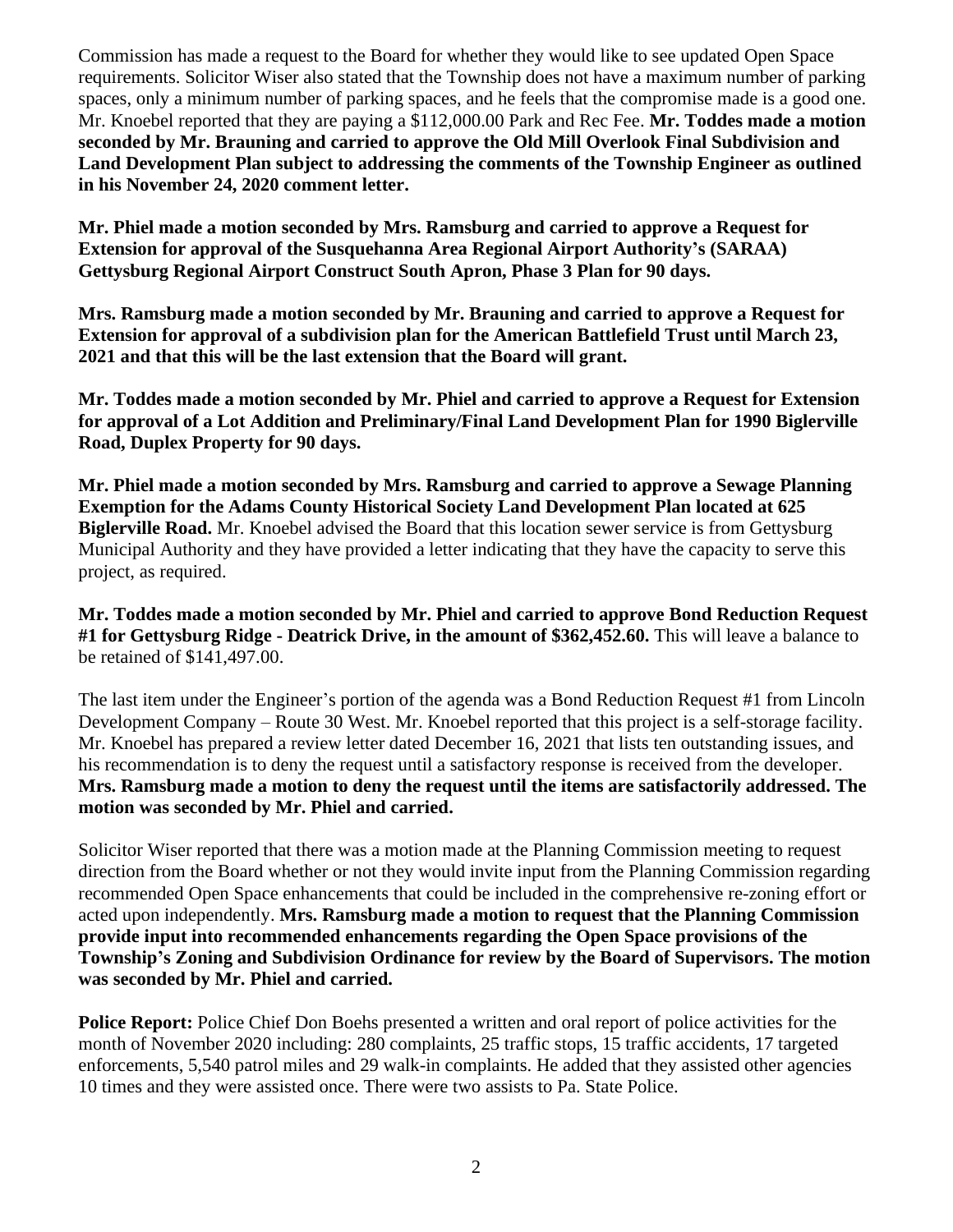#### **Active Business:**

Mr. Thomas reported that the 2020 Adams County Hazard Mitigation Plan has been approved by FEMA and is awaiting approval by the County's 34 municipalities. **Mr. Toddes made a motion seconded by Mrs. Ramsburg and carried to adopt Resolution 2020-13 for the Adams County 2020 Hazard Mitigation Plan.**

Mr. Thomas acknowledged the passing of Mr. Parker Coble. Mr. Coble served on the Agricultural Security Area Advisory Committee for many years.

## **Mr. Brauning made a motion seconded by Mrs. Ramsburg and carried to advertise the Township's 2021 Reorganizational Meeting for Monday, January 4, 2021 at 7:00 P.M.**

#### **Mrs. Ramsburg made a motion seconded by Mr. Phiel and carried to advertise the Township Auditor's Meeting for Tuesday, January 5, 2021 at 5:00 P.M.**

Mr. Thomas reported that the next item is to review the 2021 Capital Reserve Fund expenditure requests for vehicle replacements. Mr. Phiel reported that the Finance Committee has talked with the department heads and reviewed the information on leasing the vehicles as opposed to purchasing the vehicles outright. Mr. Phiel stated that it has been determined that purchasing the vehicles is the most financially responsible option because there are additional fees associated with leasing. Mr. Phiel reported that the Maintenance Department is requesting the purchase of a \$45,000.00 heavy-duty pick-up truck to be used on a daily basis and most importantly during snowstorms. The Maintenance Department also is requesting a lump payment of \$14,132.00 on a dump truck that is currently being used by the department. Mr. Phiel reported that the Police Department is requesting the purchase of four patrol vehicles, two being sedans, an SUV and a 4X4 pick-up. The total cost for the four vehicles is \$150,579.00 that includes them being upfitted. Mr. Phiel stated that the Finance Committee is recommending the purchase of the heavy-duty pick-up and the lump payment for the dump truck as requested by the Maintenance Department for a total of \$59,132.00 and the purchase of two upfitted police sedans for a total of \$69,578.00 He added that the Township hopes to realize an income of approximately \$24,000.00 from the sale of three aging vehicles. **Mr. Brauning made a motion to approve the purchases as recommended by the Finance Committee. The motion was seconded by Mr. Toddes and carried.**

The Township's Finance Director, Camie Stouck-Phiel, presented the 2021 Budgets. Mrs. Stouck-Phiel reported that the only updates from the last review is health insurance costs, the proposed 2020 year-end revenues have been increased since the revenues have come in a little higher than expected, the Flexible Spending Account (FSA) expenditures have been separated out for more clarity. Solicitor Wiser pointed out that the FSA card expenditures have been around for a couple of years and are not new. Mr. Thomas reported that the revenues are going down in 2021, but cuts have been made to the expenditures and the budget is balanced using reserve funds. **Mrs. Ramsburg made a motion to approve the 2021 Budgets and adopt the 2021 Tax Resolution. The motion was seconded by Mr. Phiel and carried.**

## **CUMBERLAND TOWNSHIP, ADAMS COUNTY, PENNSYLVANIA 2021 TAX RESOLUTION**

**BE IT RESOLVED THAT** the Tax Millage for 2021 is set at 1.9 mills Real Estate for General Fund purposes and an additional .25 mills for restricted Fire Department funding purposes (Fire Tax).

**BE IT RESOLVED THAT** the Per Capita Resolution of 1953 is re-enacted for 2021 without change. The tax rate is \$5.00; two percent (2%) discount; and ten percent (10%) penalty.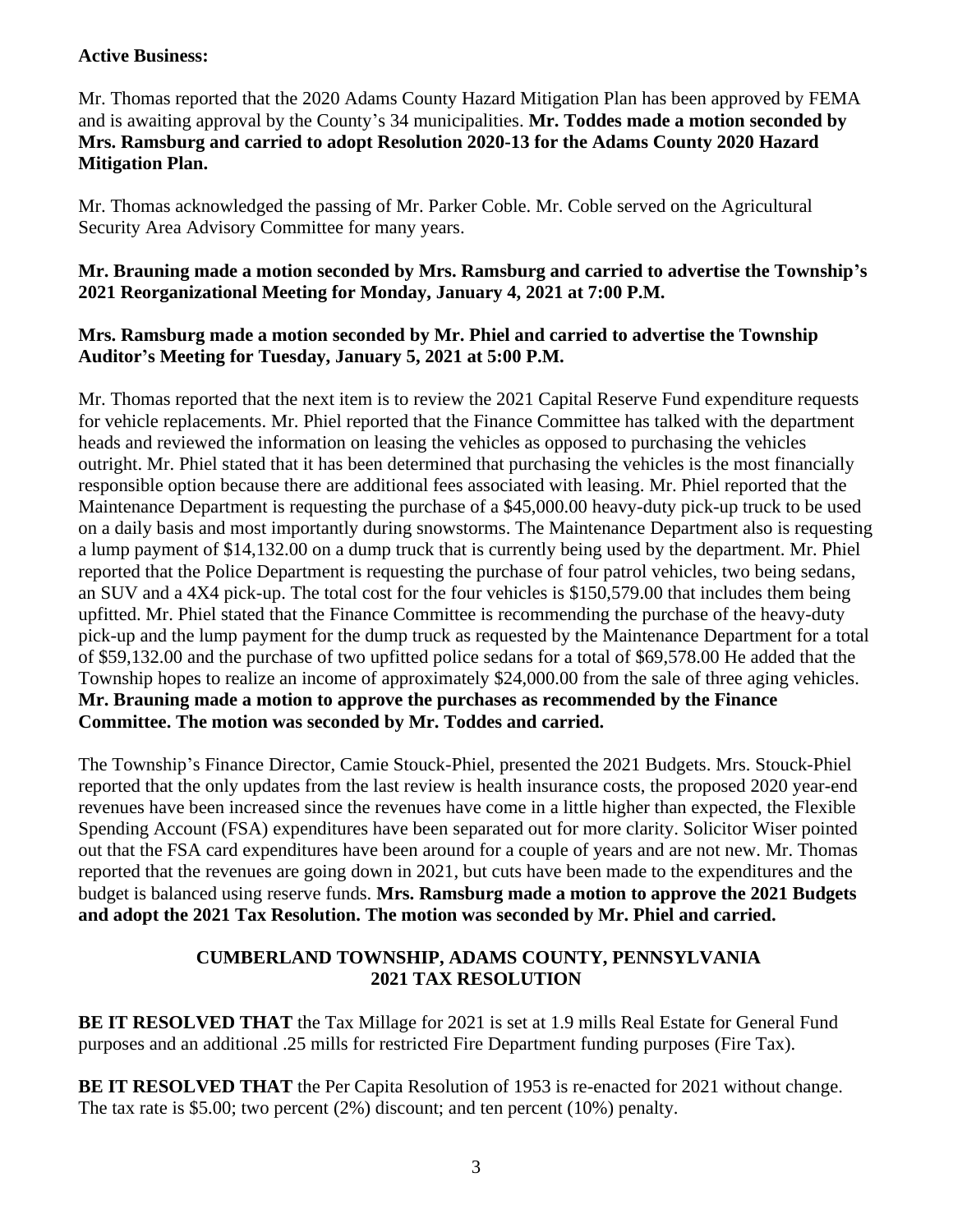**BE IT RESOLVED THAT** the Earned Income and Profits Tax Ordinance of 2011 is re-enacted for 2021 without change.

**BE IT RESOLVED THAT** the Local Services Tax Ordinance of 2007 is re-enacted for 2021 without change.

**BE IT RESOLVED THAT** the Amusement Tax Ordinance of 2014 continues without change in 2021. The rate of 10% (5% which is payable to the Gettysburg Area School District in accordance with its Resolution and the Local Tax Enabling Act) of the admission price to each and every amusement within the Township of Cumberland for which the individual price of admission is \$1.00 or more; **or** the rate of 2% (1% which is payable to the Gettysburg Area School District in accordance with its Resolution and the Local Tax Enabling Act) of the participation price to each and every amusement within the Township of Cumberland for which the individual price of participation is \$1.00 or more.

**BE IT RESOLVED THAT** the Realty Transfer Tax Ordinance of 2008 is re-enacted for 2021 without change. The tax rate is one percent with Cumberland Township receiving .5% and Gettysburg Area School District receiving .5%.

**ENACTED AND ORDAINED** this 17<sup>th</sup> day of December, 2020.

# CUMBERLAND TOWNSHIP BOARD OF SUPERVISORS

**Finance Committee:** Mrs. Ramsburg reported that the Finance Committee recommends the transfer of \$60,000.00 from the General Fund to the Capital Reserve Fund, as budgeted. **Mr. Phiel made a motion to transfer \$60,000.00 from the General Fund to the Capital Reserve Fund seconded by Mr. Toddes and carried.**

Mrs. Ramsburg also reported that Barlow Fire Company has requested \$30,285.00 for their third quarter expenses and have been given \$50,993.00 to date. Mrs. Ramsburg recommended that they be given an additional \$15,000.00 from the Fire Tax Fund. **Mr. Brauning made a motion to approve Fire Tax funding to Barlow Fire Department in the amount of \$15,000.00 seconded by Mr. Toddes and carried.** 

Mrs. Ramsburg also reported that the Finance Committee recommends the purchase of six four-drawer filing cabinets, in the amount of \$2,055.13, from the Capital Reserve Fund. **Mr. Toddes made a motion seconded by Mrs. Ramsburg and carried to approve the purchase of six four-drawer filing cabinets from the Capital Reserve Fund.** 

**Solicitor –** Solicitor Wiser requested an Executive Session for Personnel.

# **Committee Reports and comments from Board Members:**

**Park and Recreation** – Mr. Toddes reported that the Gettysburg Area Recreation Authority (GARA) received \$5,000.00 from the Giving Spree which was up a little from last year. He stated that the park is being used, but it is for things that they can not charge for.

**CTA –** Mr. Toddes reported that Ron Hankey is going to be moving so there will be a vacancy on the Authority that will need to be filled. He added that Mr. Hankey will be missed.

## **Personnel, Highways, Public Safety, Planning and Zoning, COG, Economic Development and CT411 – No reports**